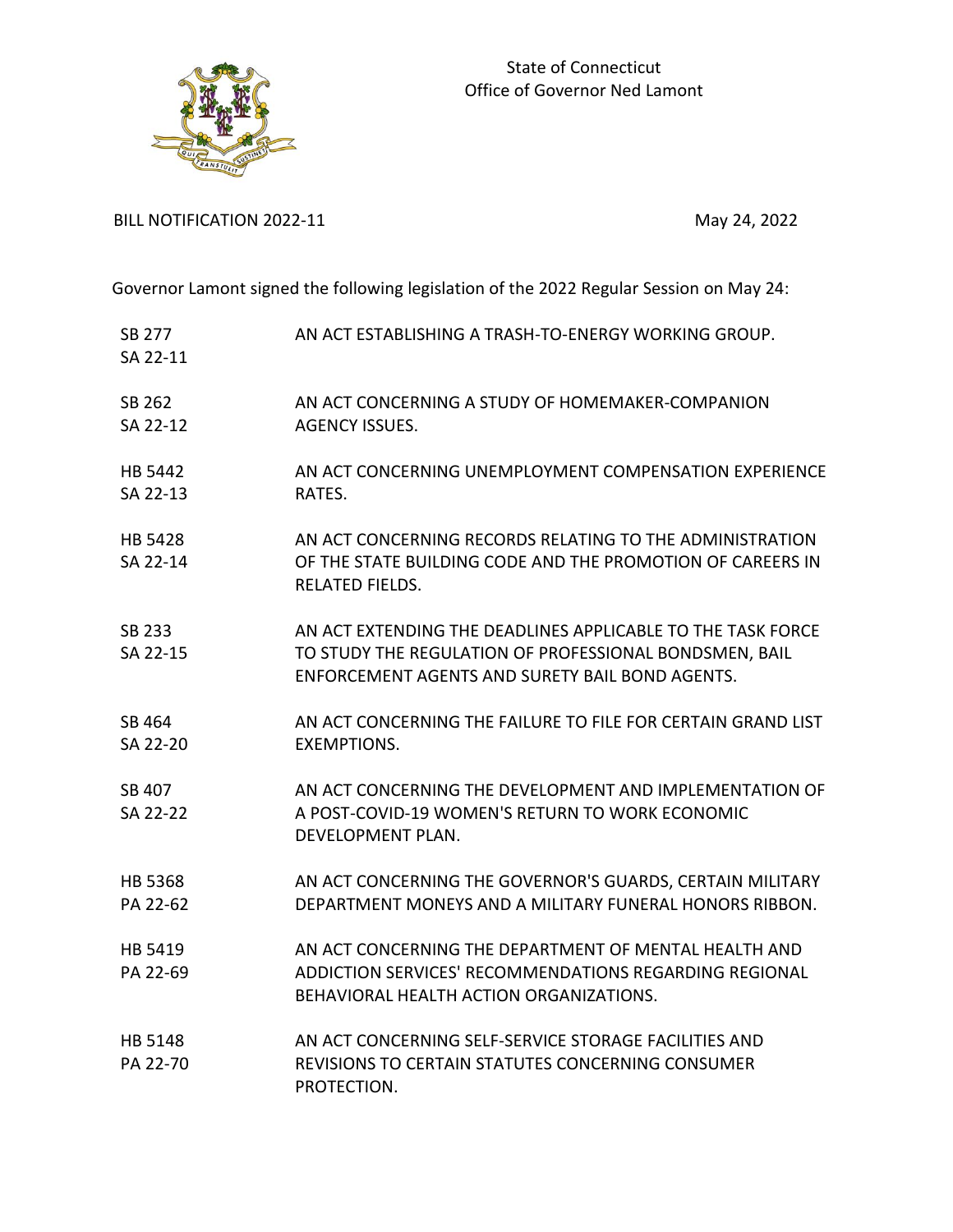| HB 5165                     | AN ACT CONCERNING THE STATE PLAN OF CONSERVATION AND                                                                                                                                                                         |
|-----------------------------|------------------------------------------------------------------------------------------------------------------------------------------------------------------------------------------------------------------------------|
| PA 22-71                    | DEVELOPMENT.                                                                                                                                                                                                                 |
| HB 5168                     | AN ACT CONCERNING PROPERTY TAX EXEMPTIONS FOR PROPERTY                                                                                                                                                                       |
| PA 22-73                    | USED FOR CHARITABLE PURPOSES.                                                                                                                                                                                                |
| HB 5169<br>PA 22-74         | AN ACT CONCERNING THE RECOMMENDATIONS OF THE<br>INTERGOVERNMENTAL POLICY AND PLANNING DIVISION WITHIN THE<br>OFFICE OF POLICY AND MANAGEMENT AND THE EXTENSION OF THE<br>COMMISSION ON CONNECTICUT'S DEVELOPMENT AND FUTURE. |
| HB 5175<br>PA 22-75         | AN ACT CONCERNING POLICE ACCESS TO INFORMATION RELATIVE TO<br>FIRE OR EXPLOSION LOSSES AND REQUIREMENTS REGARDING SMOKE<br>DETECTORS IN THE FIRE SAFETY CODE AND AFFIDAVITS ON TRANSFER<br>OF RESIDENTIAL PROPERTY.          |
| HB 5202<br>PA 22-76         | AN ACT EXEMPTING EXISTING NUCLEAR POWER GENERATING<br>FACILITIES IN THE STATE FROM THE NUCLEAR POWER FACILITY<br><b>CONSTRUCTION MORATORIUM.</b>                                                                             |
| HB 5229<br>PA 22-78         | AN ACT CONCERNING THE LEGISLATIVE COMMISSIONERS'<br>RECOMMENDATIONS FOR TECHNICAL REVISIONS TO HUMAN<br>SERVICES-RELATED STATUTES.                                                                                           |
| HB 5235                     | AN ACT CONCERNING THE CONTENT OF REPORTS FROM THE OFFICE                                                                                                                                                                     |
| PA 22-79                    | OF THE CLAIMS COMMISSIONER TO THE GENERAL ASSEMBLY.                                                                                                                                                                          |
| SB <sub>1</sub>             | AN ACT CONCERNING CHILDHOOD MENTAL AND PHYSICAL HEALTH                                                                                                                                                                       |
| PA 22-80                    | SERVICES IN SCHOOLS.                                                                                                                                                                                                         |
| SB <sub>2</sub>             | AN ACT EXPANDING PRESCHOOL AND MENTAL AND BEHAVIORAL                                                                                                                                                                         |
| PA 22-81                    | SERVICES FOR CHILDREN.                                                                                                                                                                                                       |
| SB <sub>5</sub><br>PA 22-82 | AN ACT CONCERNING ONLINE DATING OPERATORS, THE CREATION OF<br>A GRANT PROGRAM TO REDUCE OCCURRENCES OF ONLINE ABUSE<br>AND THE PROVISION OF DOMESTIC VIOLENCE TRAINING AND<br>PROTECTIONS FOR VICTIMS OF DOMESTIC VIOLENCE.  |
| SB 116                      | AN ACT CONCERNING NOTIFICATION OF PESTICIDE APPLICATIONS                                                                                                                                                                     |
| PA 22-83                    | <b>NEAR LAKES AND PONDS.</b>                                                                                                                                                                                                 |
| SB 360                      | AN ACT CONCERNING VARIOUS CHANGES TO UTILIZATION REVIEW                                                                                                                                                                      |
| PA 22-84                    | <b>COMPANIES LICENSURE STATUTE.</b>                                                                                                                                                                                          |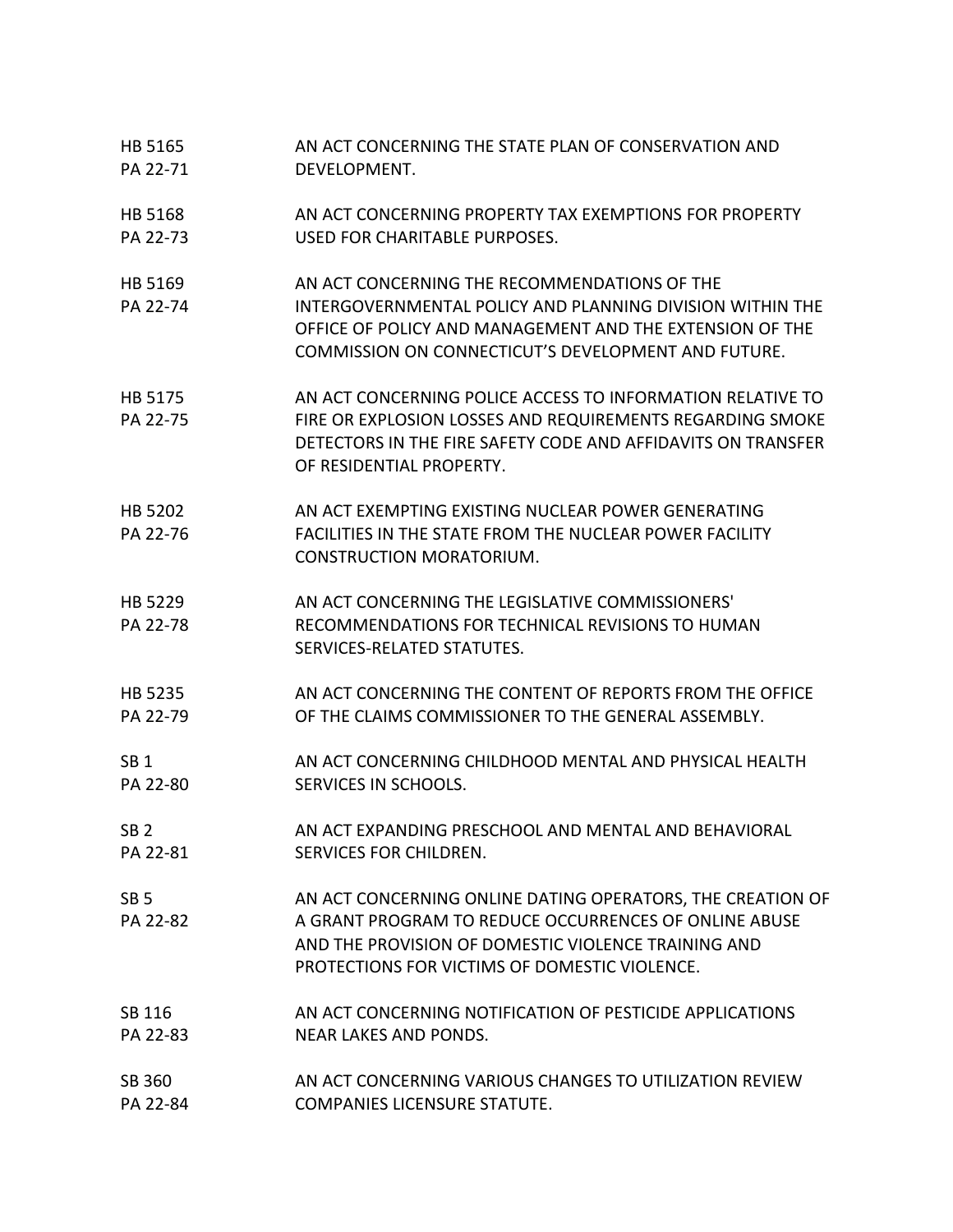| <b>HB 5406</b>      | AN ACT CONCERNING THE COMPENSATION OF LEGISLATORS AND                                                                                                                                                                           |
|---------------------|---------------------------------------------------------------------------------------------------------------------------------------------------------------------------------------------------------------------------------|
| PA 22-85            | CONSTITUTIONAL OFFICERS.                                                                                                                                                                                                        |
| HB 5236<br>PA 22-86 | AN ACT CONCERNING ARCHITECTS WHO VOLUNTARILY AND<br>WITHOUT COMPENSATION ASSIST PUBLIC OFFICIALS IN EVALUATING<br>THE SAFETY ELEMENTS OF BUILT ENVIRONMENTS IN THE AFTERMATH<br>OF A MAJOR DISASTER OR EMERGENCY.               |
| HB 5243             | AN ACT CONCERNING THE IDENTIFICATION AND PREVENTION OF AND                                                                                                                                                                      |
| PA 22-87            | RESPONSE TO ADULT SEXUAL MISCONDUCT AGAINST CHILDREN.                                                                                                                                                                           |
| HB 5248             | AN ACT CONCERNING COLLATERAL CONSEQUENCES OF CRIMINAL                                                                                                                                                                           |
| PA 22-88            | CONVICTIONS ON OCCUPATIONAL LICENSING.                                                                                                                                                                                          |
| HB 5250             | AN ACT CONCERNING MINOR AND TECHNICAL CHANGES TO THE                                                                                                                                                                            |
| PA 22-89            | WORKERS' COMPENSATION ACT.                                                                                                                                                                                                      |
| SB 359<br>PA 22-91  | AN ACT CONCERNING THE INSURANCE DEPARTMENT'S<br>RECOMMENDATIONS REGARDING THE STANDARD NONFORFEITURE<br>LAW FOR LIFE INSURANCE.                                                                                                 |
| <b>HB 5485</b>      | AN ACT CONCERNING VARIOUS REVISIONS TO THE PUBLIC HEALTH                                                                                                                                                                        |
| PA 22-92            | STATUTES.                                                                                                                                                                                                                       |
| SB 457<br>PA 22-93  | AN ACT CONCERNING CLINICAL MEDICAL ASSISTANTS.                                                                                                                                                                                  |
| SB 268              | AN ACT CONCERNING VARIOUS REVISIONS TO THE BANKING                                                                                                                                                                              |
| PA 22-94            | STATUTES.                                                                                                                                                                                                                       |
| HB 5214             | AN ACT CONCERNING THE CLOSING OF ACCOUNTS AT FINANCIAL                                                                                                                                                                          |
| PA 22-96            | <b>INSTITUTIONS.</b>                                                                                                                                                                                                            |
| HB 5264<br>PA 22-97 | AN ACT CONCERNING THE APPROVAL OF FINANCIAL AID<br>APPLICATIONS FILED WITH CONNECTICUT INNOVATIONS,<br>INCORPORATED AND ESTABLISHING AN ATTENDANCE POLICY FOR<br>CONNECTICUT INNOVATIONS, INCORPORATED'S BOARD OF<br>DIRECTORS. |
| HB 5267<br>PA 22-98 | AN ACT CONCERNING THE DEPARTMENT OF ECONOMIC AND<br>COMMUNITY DEVELOPMENT'S STRATEGIC PLANNING REGARDING<br>THE PROMOTION OF ARTS AND CULTURE.                                                                                  |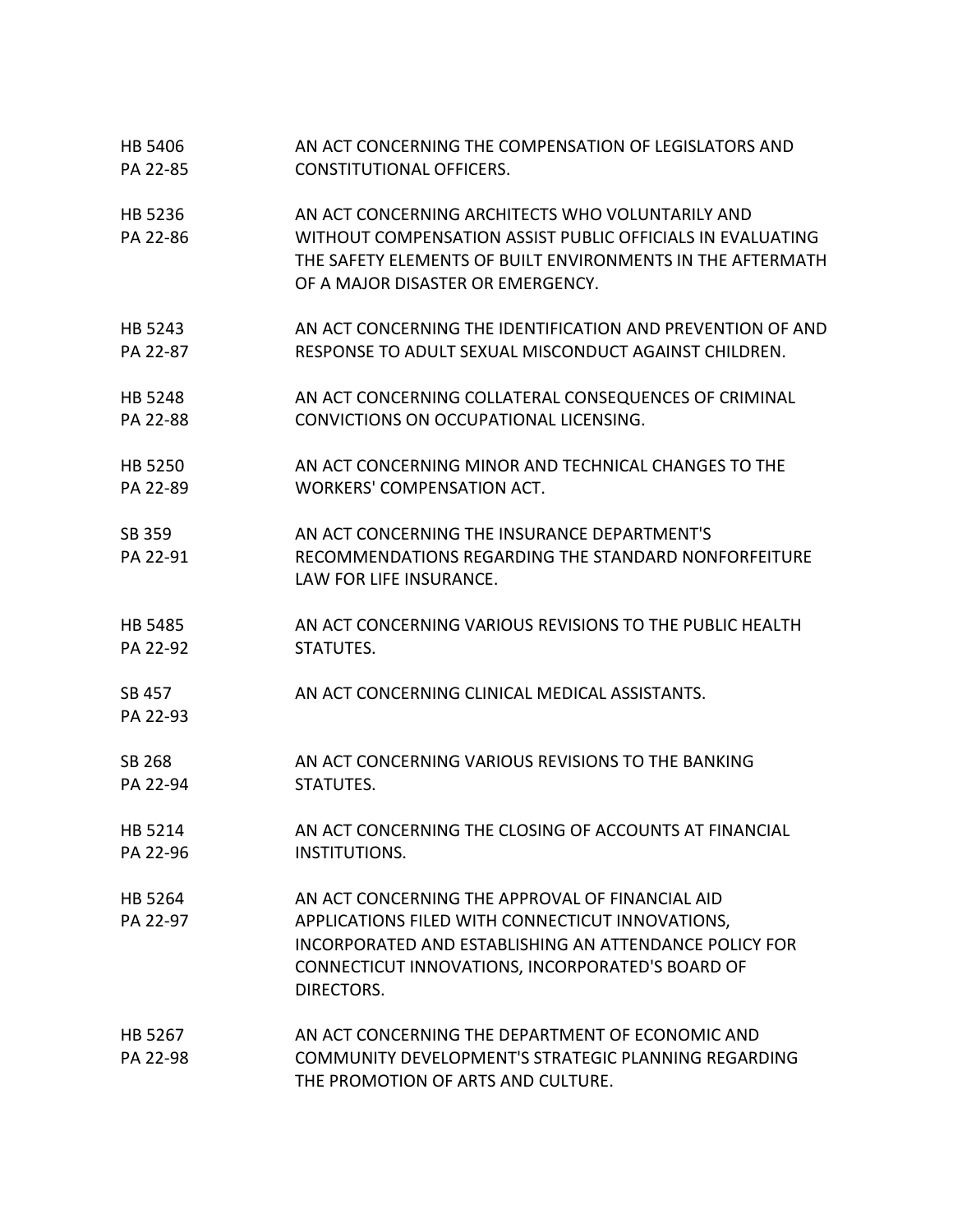| HB 5274<br>PA 22-99         | AN ACT CONCERNING THE FEE FOR A CREMATION CERTIFICATE FOR<br>DECEASED PERSONS UNDER THE AGE OF EIGHTEEN.                                                                                                                                  |
|-----------------------------|-------------------------------------------------------------------------------------------------------------------------------------------------------------------------------------------------------------------------------------------|
| HB 5279<br>PA 22-100        | AN ACT IMPLEMENTING THE RECOMMENDATIONS OF THE OFFICE OF<br>EARLY CHILDHOOD.                                                                                                                                                              |
| HB 5301<br>PA 22-101        | AN ACT CONCERNING IN-STATE STUDENT STATUS OF VETERANS, A<br>POSTSECONDARY PRISON EDUCATION PROGRAM OFFICE, THE<br>ROBERTA B. WILLIS SCHOLARSHIP PROGRAM, FOOD INSECURE<br>STUDENTS AND CHILD CARE CENTERS ON OR NEAR COLLEGE<br>CAMPUSES. |
| <b>HB 5305</b><br>PA 22-102 | AN ACT MAKING REVISIONS TO STATUTES RELATING TO FIREARMS<br>PERMITS AND FIREARMS DEALERS.                                                                                                                                                 |
| HB 5329<br>PA 22-103        | AN ACT CONCERNING CANNABIS.                                                                                                                                                                                                               |
| HB 5330<br>PA 22-104        | AN ACT CONCERNING CANNABIS ADVERTISING AND THE<br>DEPARTMENT OF CONSUMER PROTECTION'S RECOMMENDATIONS<br>REGARDING VARIOUS REVISIONS TO THE CONSUMER PROTECTION<br>STATUTES.                                                              |
| HB 5342<br>PA 22-105        | AN ACT CONCERNING MEMBERSHIP OF THE LOW-INCOME ENERGY<br>ADVISORY BOARD.                                                                                                                                                                  |
| <b>HB 5388</b><br>PA 22-106 | AN ACT CONCERNING THE INSURANCE DEPARTMENT'S<br>RECOMMENDATIONS REGARDING VALUE-ADDED PRODUCTS OR<br>SERVICES AND PROHIBITED INSURANCE PRACTICES.                                                                                         |
| HB 5389<br>PA 22-107        | AN ACT CONCERNING A STUDY TO USE CAPTIVE INSURANCE<br>COMPANIES TO REDUCE PREMIUM RATE INCREASES FOR<br>CONNECTICUT PARTNERSHIP LONG-TERM CARE INSURANCE POLICIES<br>AND PEER-TO-PEER CAR SHARING.                                        |
| HB 5430<br>PA 22-108        | AN ACT CONCERNING OPIOIDS.                                                                                                                                                                                                                |
| <b>HB 5459</b><br>PA 22-109 | AN ACT REQUIRING THE ONLINE POSTING OF MEETING NOTICES OF<br>STATE PUBLIC AGENCIES.                                                                                                                                                       |
| <b>HB 5475</b><br>PA 22-110 | AN ACT CONCERNING THE LEGISLATIVE COMMISSIONERS'<br>RECOMMENDATIONS FOR MINOR AND TECHNICAL REVISIONS TO THE<br>TAX AND RELATED STATUTES.                                                                                                 |